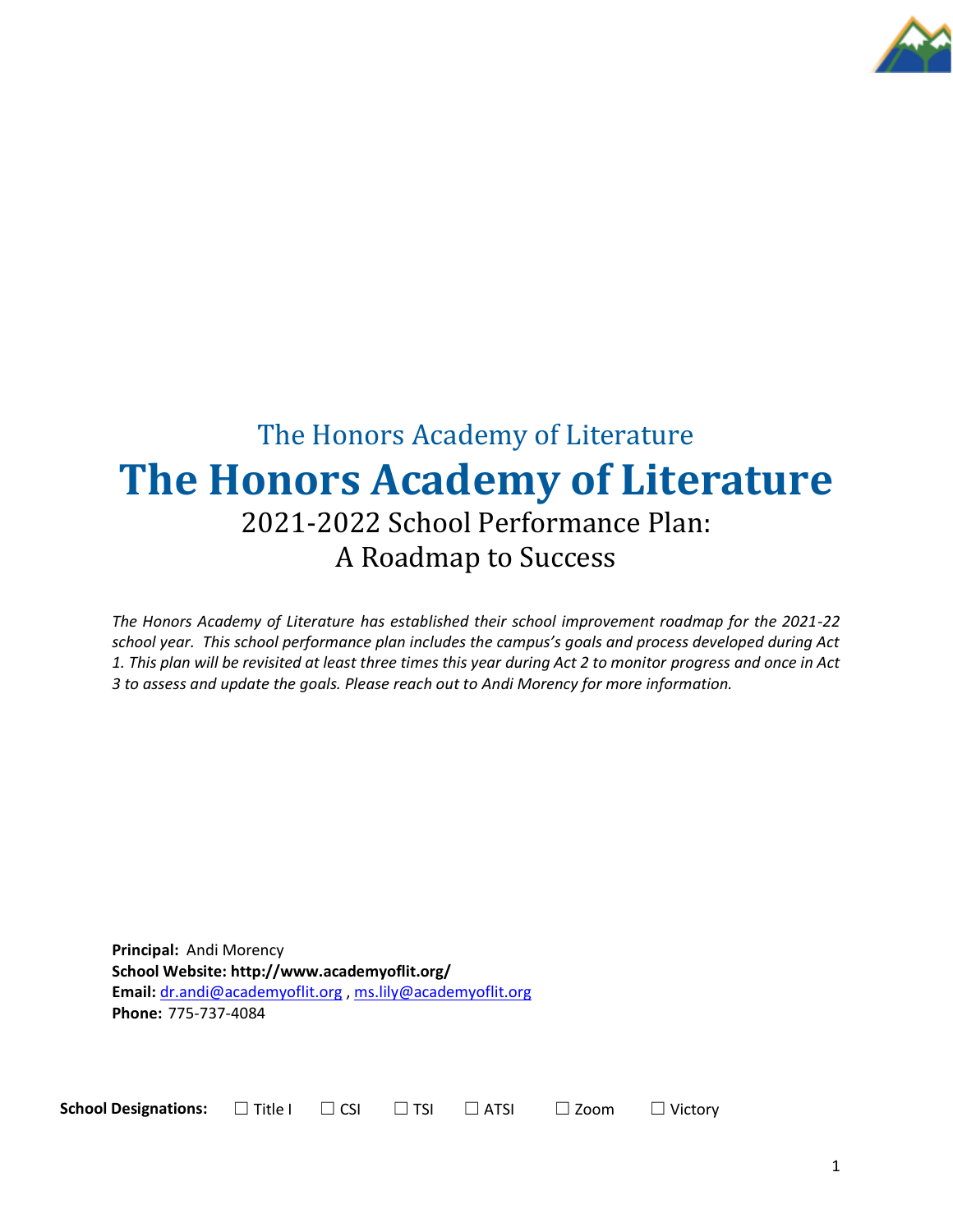

# **School Information**

**Directions (delete prior to posting to school website):** Update the tables below with information from the [Nevada Accountability Portal. T](http://nevadareportcard.nv.gov/di/)his can be done after Event 1.

*This section provides an at-a-glance view of the school's enrollment and student performance data. For information about Nevada's Consolidated State Plan, see [Every Student Succeeds Act \(ESSA\),](https://doe.nv.gov/uploadedFiles/ndedoenvgov/content/Boards_Commissions_Councils/ESSA_Adv_Group/NevadaSubmittedConsolidatedPlanFinal.pdf) and for detailed information about the School and District rating system, see the [School Rating](http://nevadareportcard.nv.gov/DI/MoreDownload?filename=Nevadas%20School%20Rating%20System.pdf)  [Overview.](http://nevadareportcard.nv.gov/DI/MoreDownload?filename=Nevadas%20School%20Rating%20System.pdf)*

| <b>Enrollment Data</b> |              |                                        |              |          |              |       |                                   |                                |            |      |            |
|------------------------|--------------|----------------------------------------|--------------|----------|--------------|-------|-----------------------------------|--------------------------------|------------|------|------------|
|                        | <b>Total</b> | Am $ln/$<br><b>AK</b><br><b>Native</b> | <b>Asian</b> | Hispanic | <b>Black</b> | White | <b>Pacific</b><br><b>Islander</b> | Two or<br><b>More</b><br>Races | <b>IEP</b> | EL   | <b>FRL</b> |
| <b>School</b>          | 223          | 0%                                     | .01%         | 26%      | .02%         | 63%   | 0%                                | .07%                           | 17%        | .04% | 13%        |
| <b>District</b>        | 223          | 0%                                     | .01%         | 26%      | .02%         | 63%   | 0%                                | .07%                           | 17%        | .04% | 13%        |
| <b>State</b>           | #            | %                                      | %            | %        | %            | %     | %                                 | %                              | %          | %    | %          |

|                         | <b>Student Performance Data</b> |                    |                  |                    |                    |                 |                    |                    |               |                 |
|-------------------------|---------------------------------|--------------------|------------------|--------------------|--------------------|-----------------|--------------------|--------------------|---------------|-----------------|
|                         |                                 | <b>Math</b>        |                  |                    | <b>ELA</b>         |                 |                    | <b>Science</b>     | <b>ELPA</b>   |                 |
| <b>Academic</b><br>Year | School/<br><b>District</b>      | <b>Proficiency</b> | Growth<br>(MGP)  | Growth<br>(AGP)    | Proficiency        | Growth<br>(MGP) | Growth<br>(AGP)    | Proficiency        | Proficiency   | Growth<br>(AGP) |
| 2018                    | <b>School</b>                   | E: 65.2<br>M: 33.3 | E: 25<br>M: 48.5 | E: 20.8<br>M: 48   | E: 66.6<br>M: 57.3 | E: 49<br>M:59   | E: 51<br>M: 68.6   | E:28<br>M:53.3     | E: 0<br>M: 0  | E: 0<br>M:0     |
|                         | <b>District</b>                 | E: 52.8<br>M: 36.8 | E: 25<br>M: 48.5 | E:49.8<br>M: 44.4  | E: 66.6<br>M: 57.3 | E: 49<br>M:59   | E: 59.8<br>M: 69.4 | E: 34.8<br>M: 44.8 | E: 0<br>M: 0  | E: 0<br>M:0     |
|                         | <b>School</b>                   | E: 47.8<br>M: 47.1 | E: 30<br>M: 54   | E: 11.7<br>M: 31.3 | E: 67.1<br>M: 67.9 | E: 59<br>M: 58  | E: 70.5<br>M: 57.3 | E: 28<br>M: 53.3   | E: 9<br>M: 82 | E: 9<br>M: 82   |
| 2019                    | <b>District</b>                 | E: 54.5<br>M: 42.6 | E: 30<br>M: 54   | E: 11.7<br>M: 31.3 | E: 67.1<br>M: 67.9 | E: 59<br>M: 58  | E: 70.5<br>M: 57.3 | E: 28<br>M: 53.3   | E: 9<br>M: 82 | E: 9<br>M: 82   |
| 2020                    | <b>School</b>                   | E: 47.9<br>M: 47.1 | E: 30<br>M: 54   | E: 11.7<br>M: 31.3 | E: 67.1<br>M: 67.9 | E: 59<br>M: 58  | E: 70.5<br>M: 57.3 | E: 28.5<br>M: 60.8 | E: 9<br>M: 82 | E:9<br>M: 82    |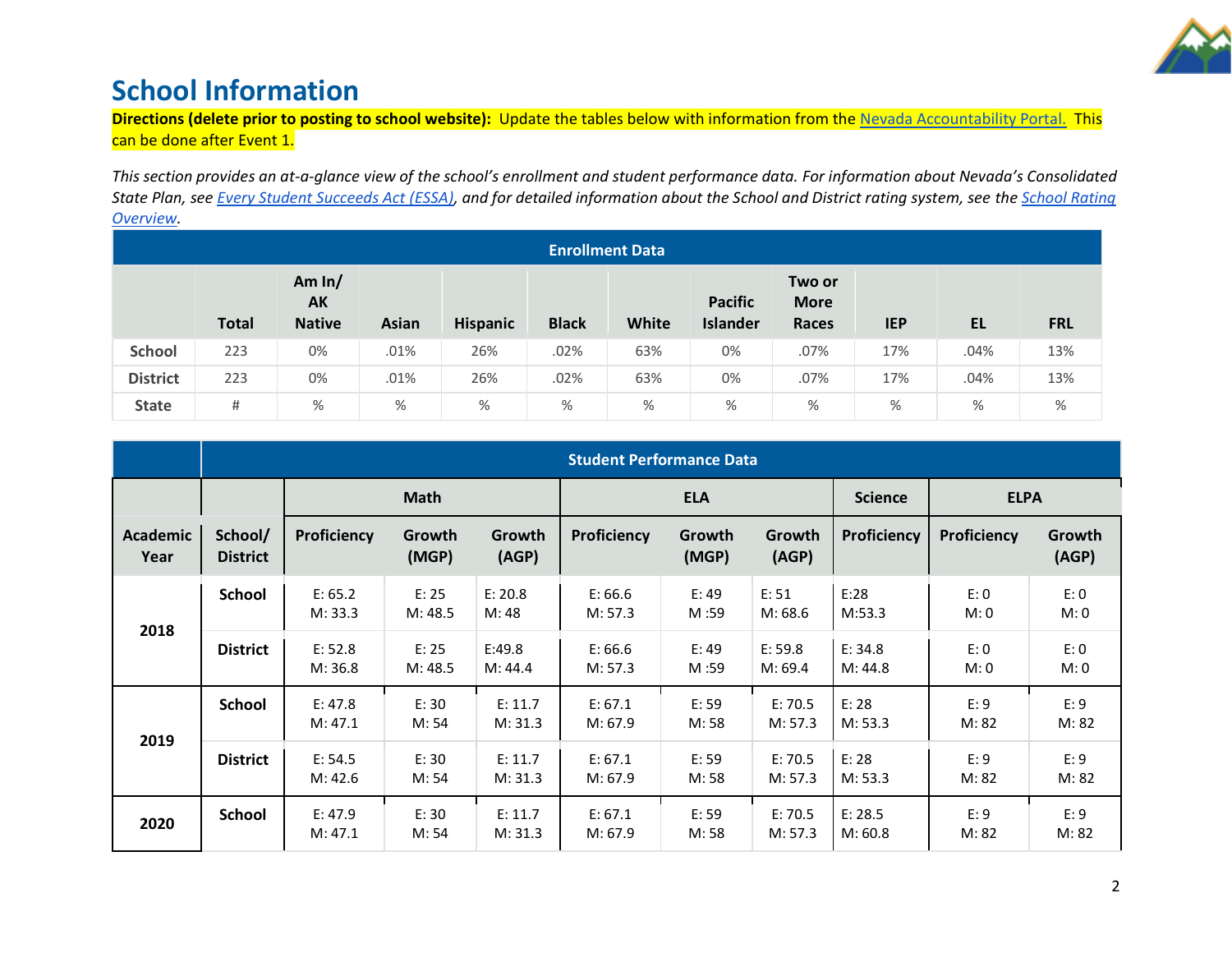| 4 Year ACGR     |      |                                                 |      |  |  |  |
|-----------------|------|-------------------------------------------------|------|--|--|--|
|                 |      | Grad Rate 2017- Grad Rate 2018- Grad Rate 2019- |      |  |  |  |
|                 | 2018 | 2019                                            | 2020 |  |  |  |
| <b>School</b>   |      |                                                 |      |  |  |  |
| <b>District</b> |      |                                                 |      |  |  |  |

| <b>School Climate Data</b> |                                                |                      |                         |  |  |  |
|----------------------------|------------------------------------------------|----------------------|-------------------------|--|--|--|
|                            | <b>Cultural &amp; Linguistic</b><br>Competence | <b>Relationships</b> | <b>Emotional Safety</b> |  |  |  |
| <b>School</b>              |                                                |                      |                         |  |  |  |
| <b>District</b>            |                                                |                      |                         |  |  |  |

# **School Continuous Improvement (CI) Team**

*The Continuous Improvement Team is made up of a diverse group of school administrators, teachers, staff, caretakers, and students. This team meets regularly to develop, monitor, and continually respond to the school's teaching and learning needs.*

| <b>Name</b>                                                                                                                           | <b>Role</b>                                                  |
|---------------------------------------------------------------------------------------------------------------------------------------|--------------------------------------------------------------|
| Dr. Andi Morency                                                                                                                      | Principal(s) (required)                                      |
| N/A                                                                                                                                   | Other School Leader(s)/Administrator(s) (required)           |
| Daniel Fuller, Holly Neal, Chris Mitchell, Liliana Igmen, Julie Harpole                                                               | Teacher(s) (required)                                        |
| Taylor O'Harra                                                                                                                        | Paraprofessional(s) (required)                               |
| Yolanda Robles-Wicks, Gena Adams, Jo Brittain, Misty Best, Kari Buccambuso,<br>Becky Dorangricchia, Christina Kim, and Taalut Boisson | Parent(s) (required)                                         |
| N/A                                                                                                                                   | <b>Student(s)</b> (required for secondary schools)           |
| N/A                                                                                                                                   | Tribes/Tribal Orgs (if present in community)                 |
| N/A                                                                                                                                   | Specialized Instructional Support Personnel (if appropriate) |
| *Add rows as needed                                                                                                                   |                                                              |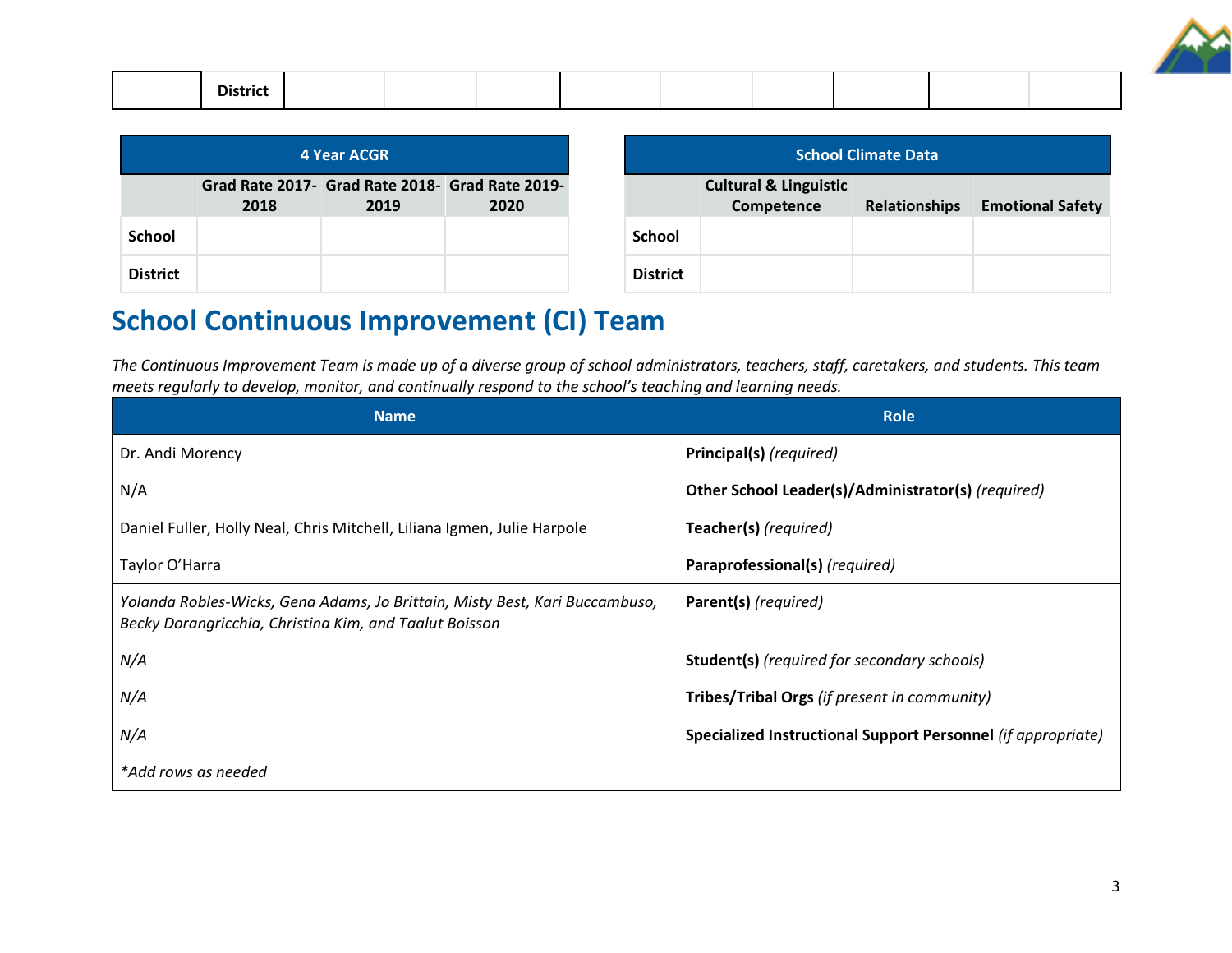

# **School Community Outreach**

*This section highlights outreach events facilitated by the school to engage students, regarding school partner.* 

| <b>Outreach Event</b>                                                         | <b>Date and Time</b> | <b>Number in</b><br><b>Attendance</b> | <b>Key Takeaways</b>                                                                                                                                                                                                                                                                                                                                                                                                                                                                                                                                                                                                                                                                |
|-------------------------------------------------------------------------------|----------------------|---------------------------------------|-------------------------------------------------------------------------------------------------------------------------------------------------------------------------------------------------------------------------------------------------------------------------------------------------------------------------------------------------------------------------------------------------------------------------------------------------------------------------------------------------------------------------------------------------------------------------------------------------------------------------------------------------------------------------------------|
| <b>Informational Event</b>                                                    | 09/10/2021           | 8                                     | They are interested in being a part of<br>the team.                                                                                                                                                                                                                                                                                                                                                                                                                                                                                                                                                                                                                                 |
| Data Review which leads to analysis, notices, wonders, and<br>target for SIP. | 09/14/2021           | 12                                    | - The team we went over our norms.<br>-The team discussed the data being<br>presented is reflective of 2019/2020<br>school data and why.<br>-FERPA restriction about why the data<br>was consolidated to elementary and<br>middle was explained.<br>-Team was presented with the 2019-<br>2020 data about ELA, Math, and<br>Science<br>-We discussed what we noticed about<br>the data<br>-We discussed what we didn't<br>understand about the data to ensure<br>that staff and parents were on the<br>same level in understanding what the<br>data represented.<br>-Clarifying questions were answered to<br>ensure everyone know what the data<br>represented and how to read it. |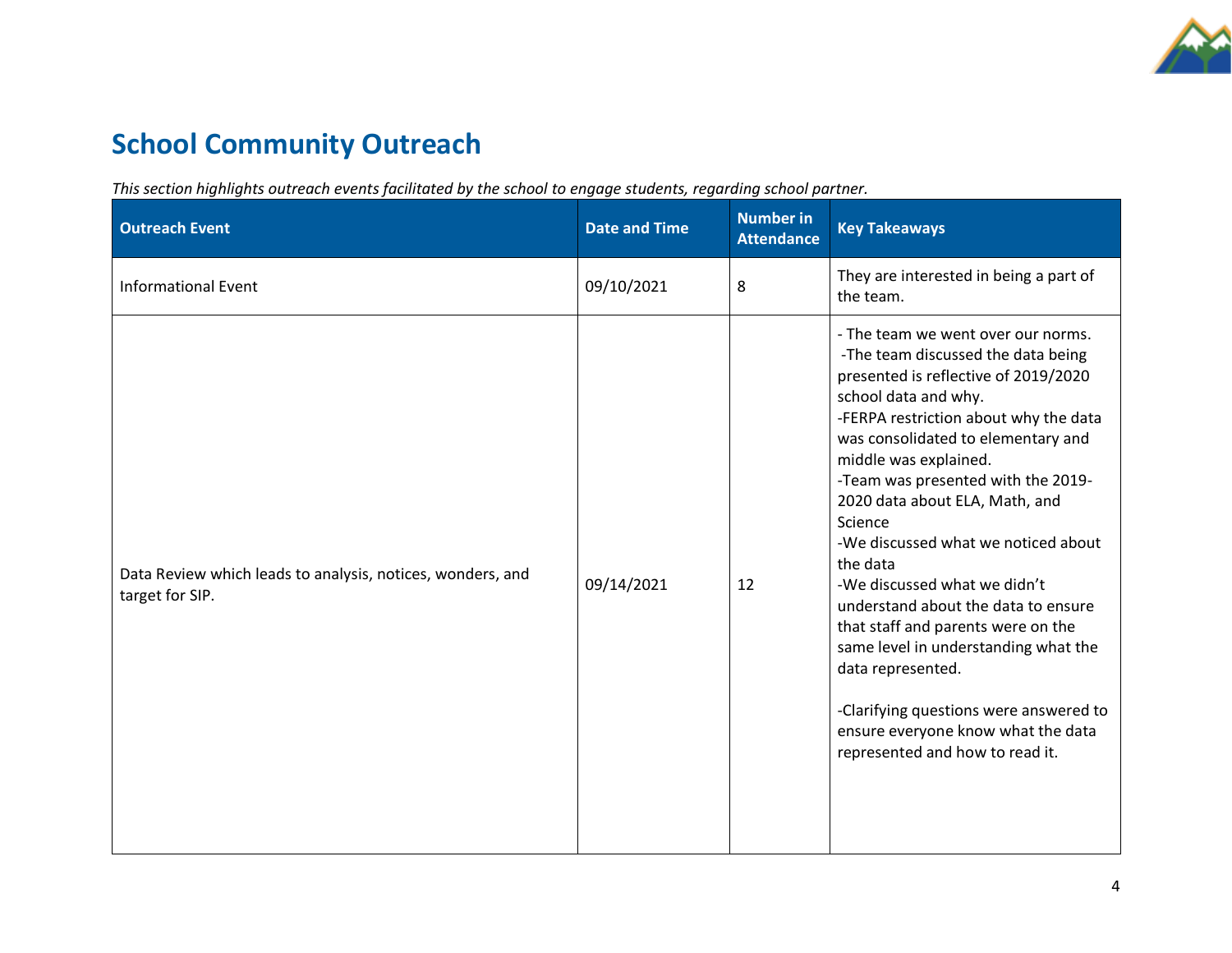

### Elementary:

| -The data is representative of a          |
|-------------------------------------------|
| pandemic. We need to take that into       |
| consideration as we evaluate the data     |
| -Our students are all back in person      |
| this year, they will have more support    |
| -With the younger kiddos, I wonder        |
| how much the lack of independence         |
| impacted their ability to access the      |
| material.                                 |
| -Some distance learns may have been       |
| at home alone with no family support.     |
| If all the kids were here in school, they |
| would have had access to their            |
| teachers but that may not have been       |
| the case in the pandemic for those        |
| distance kiddos.                          |
| -We also need to think about our single   |
| parent households, the students that      |
| possibly didn't have transportation,      |

and how many did have access to the necessary technology / resources if they were distant learners.

-Noticed that we faired out well in ELA and Science -Noticed that math was an area of concern. -Taking into consideration distant learners, math is the hardest to teach from home -More math will not hurt anyone, is

there any way to incorporate math as a daily morning routine? -My kids tell me about the MindYeti that is done as a morning routine, is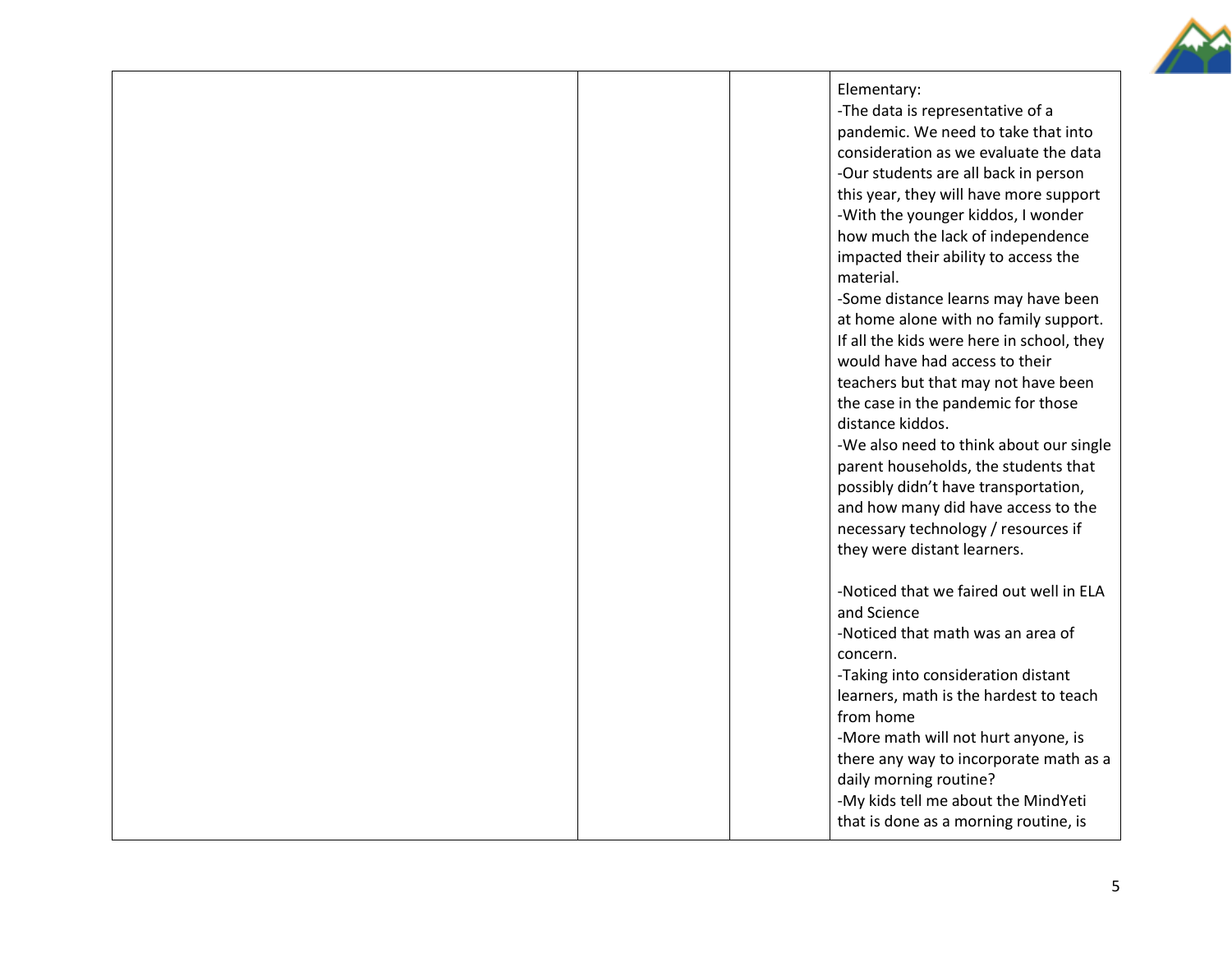

|  | there something like MathYeti,<br>program, and or game that can be<br>incorporated into the morning routines<br>on specific days?<br>-NOT extra math, no one liked extra<br>math<br>-What can we do to get our kids to<br>enjoy math more? I think we should<br>focus on math as it is an area of<br>concern based on the ELA/Science<br>information.<br>-Altitude learning is a nice way to stay<br>involved in what the kids are doing.<br>-We need to increase our kids<br>confidence that they can do math<br>-We should contact the University,<br>maybe we can get some university<br>students to come down and tutor our<br>kids? Can that be done? Answer: as<br>long as we follow our reopening plan<br>and we get volunteers, yes.<br>-Sustainability of that may be hit or<br>miss.<br>-Can we hire a math interventionist?<br>Answer: we would need to look at the<br>budget to see if we have any<br>allowance.<br>-I would like for us to share out<br>information about all the things I can<br>do at home with my child that is math<br>related. Can the school send out a list<br>of programs, games, etc? answer: yes<br>-We should do more than that, can we<br>do a family game night here at the |
|--|-----------------------------------------------------------------------------------------------------------------------------------------------------------------------------------------------------------------------------------------------------------------------------------------------------------------------------------------------------------------------------------------------------------------------------------------------------------------------------------------------------------------------------------------------------------------------------------------------------------------------------------------------------------------------------------------------------------------------------------------------------------------------------------------------------------------------------------------------------------------------------------------------------------------------------------------------------------------------------------------------------------------------------------------------------------------------------------------------------------------------------------------------------------------------------------------------------------------------|
|  | school, a math club, a math day in<br>where we have a math jeopardy day in                                                                                                                                                                                                                                                                                                                                                                                                                                                                                                                                                                                                                                                                                                                                                                                                                                                                                                                                                                                                                                                                                                                                            |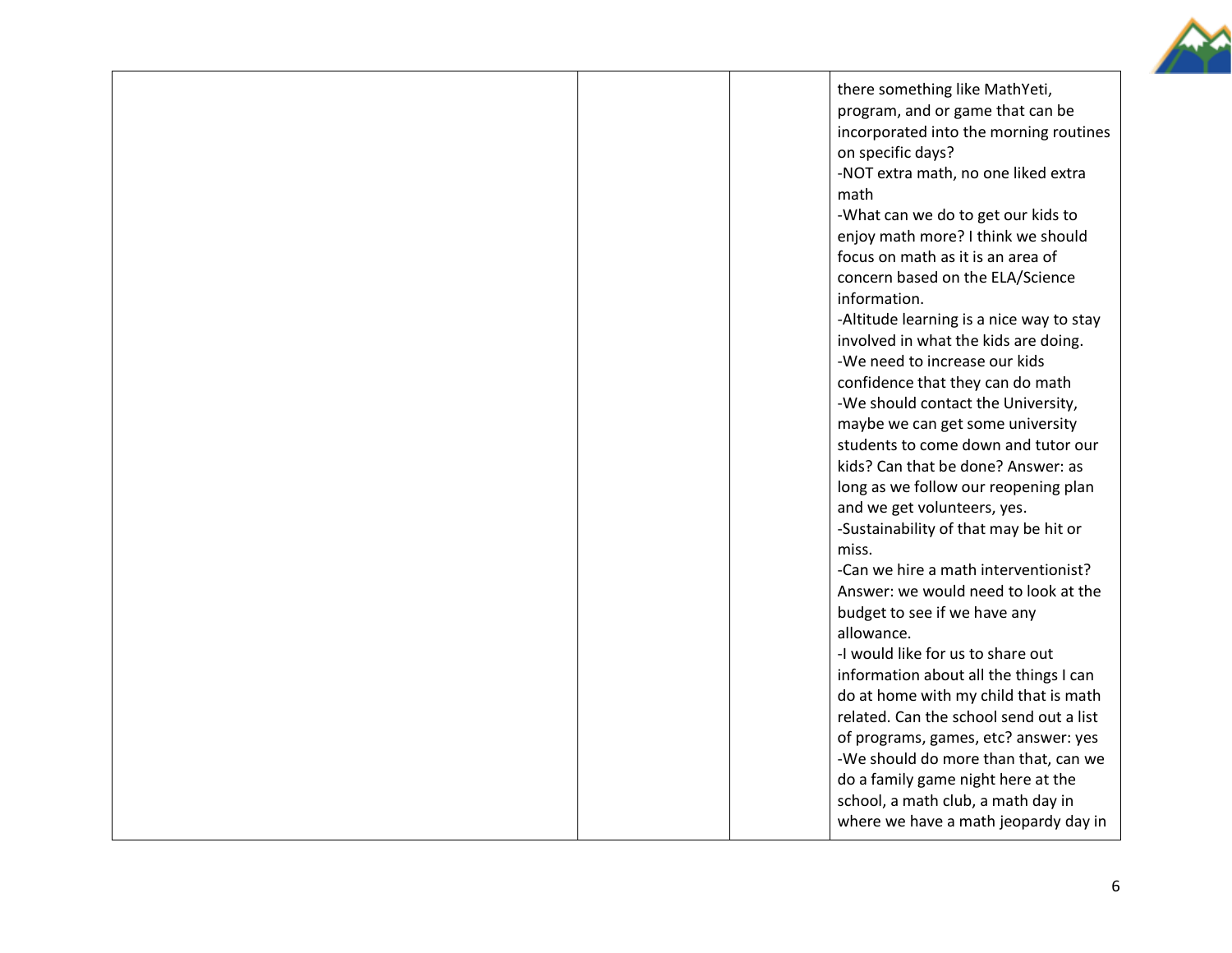

|  | where the PTO can run math games for<br>the teachers? Answer, yes staying in<br>accordance with our reopening plan.<br>-Could we think about doing a math<br>elective, yes<br>-We also need to increase our kids<br>stamina in taking these tests<br>-I think we need to help them be better<br>test takers, what is the act of testing,<br>what do we do when we feel anxious,<br>relaxation skills, meditation, how do<br>we keep our stamina going, how do we<br>give them more practice, so they know<br>what to do and what to expect?<br>-We need to hype up / motivate our<br>kiddos when we are starting testing.<br>-When testing is going to begin, the<br>PTO can support by brining in snacks<br>that are proven to increase focus<br>during testing.<br>-PTO can provide a celebration upon<br>completion of everyone testing,<br>outside, maybe everyone get an ice<br>cream cone or something??<br>-Before testing begins, share with<br>parents what the test is like, the<br>differences between what the MAP<br>test looks like and the SBAC test. Give<br>us information as to how we can best<br>support our kids.<br>-Is there mock tests that parents can<br>have access to, to understand the<br>difference better?<br>- Going back to the motivation part, |
|--|------------------------------------------------------------------------------------------------------------------------------------------------------------------------------------------------------------------------------------------------------------------------------------------------------------------------------------------------------------------------------------------------------------------------------------------------------------------------------------------------------------------------------------------------------------------------------------------------------------------------------------------------------------------------------------------------------------------------------------------------------------------------------------------------------------------------------------------------------------------------------------------------------------------------------------------------------------------------------------------------------------------------------------------------------------------------------------------------------------------------------------------------------------------------------------------------------------------------------------------------------------------------------------|
|  | can we celebrate the kids once we get<br>the test results back from what they do                                                                                                                                                                                                                                                                                                                                                                                                                                                                                                                                                                                                                                                                                                                                                                                                                                                                                                                                                                                                                                                                                                                                                                                                   |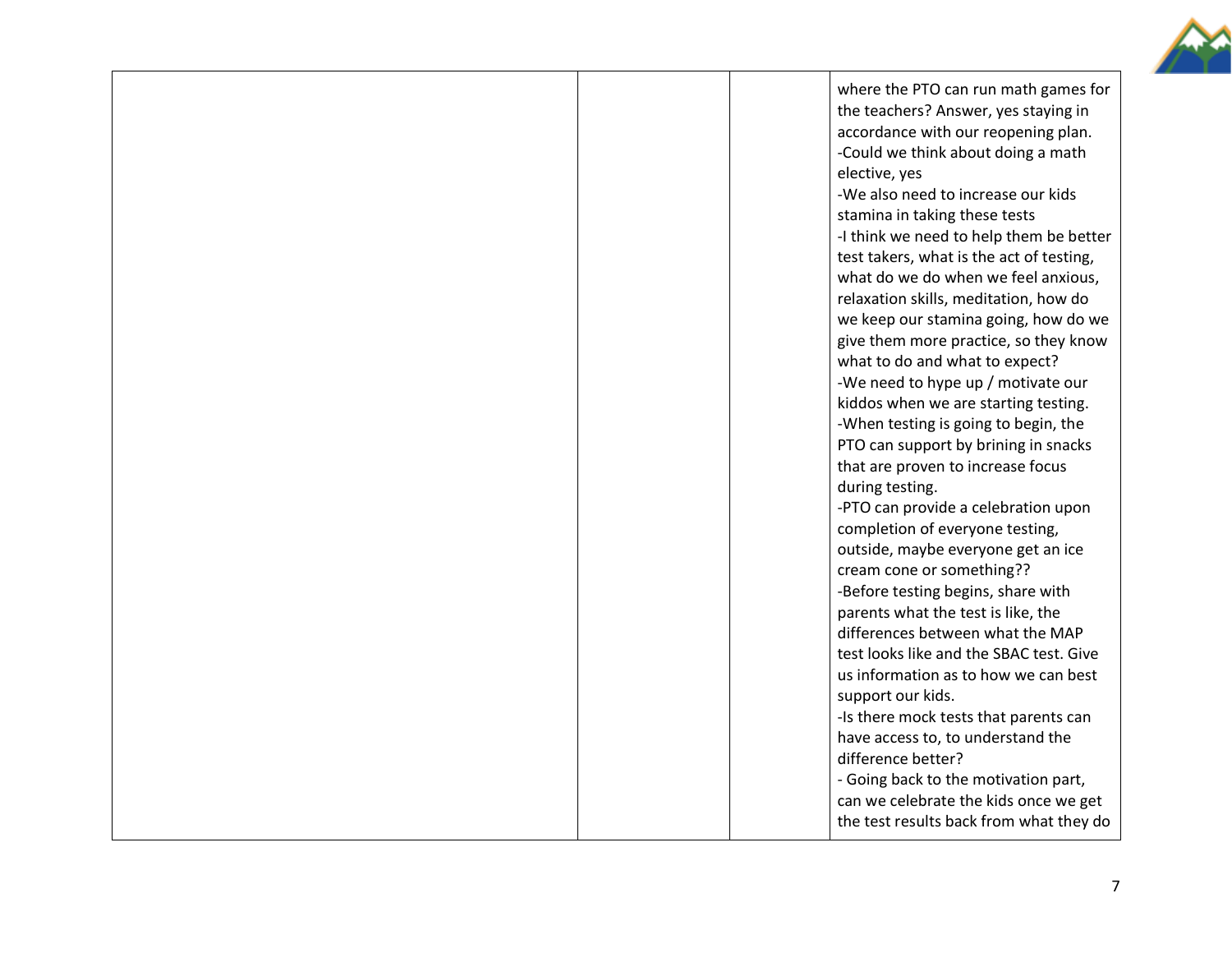

|  | this year? It is important that if we<br>want to increase their confidence, that<br>we go back and celebrate the work<br>they did. That way they can see the full<br>circle, we finished testing (yeah,<br>celebration) here are the test results,<br>this is where you all grew (celebration)<br>-the PTO can assist with the jeopardy.<br>What if before testing, the PTO will<br>create a jeopardy review game for the<br>kids, the teachers can provide us with a<br>couple of questions. 75% math, and<br>the rest science/ela. Then we will run<br>these in the classrooms and give our<br>small rewards for all the kids<br>participation.<br>-All agreed we can focus on increasing<br>our math scores in elementary |
|--|------------------------------------------------------------------------------------------------------------------------------------------------------------------------------------------------------------------------------------------------------------------------------------------------------------------------------------------------------------------------------------------------------------------------------------------------------------------------------------------------------------------------------------------------------------------------------------------------------------------------------------------------------------------------------------------------------------------------------|
|  | MIDDLE:<br>-Scores reflect a much more balanced                                                                                                                                                                                                                                                                                                                                                                                                                                                                                                                                                                                                                                                                              |
|  | throughout the content.<br>-Math was our lowest again                                                                                                                                                                                                                                                                                                                                                                                                                                                                                                                                                                                                                                                                        |
|  | -Our middle scholars are more                                                                                                                                                                                                                                                                                                                                                                                                                                                                                                                                                                                                                                                                                                |
|  | independent than our elementary<br>scholars. They probably did not need                                                                                                                                                                                                                                                                                                                                                                                                                                                                                                                                                                                                                                                      |
|  | as much parental support.                                                                                                                                                                                                                                                                                                                                                                                                                                                                                                                                                                                                                                                                                                    |
|  | -They probably also have more<br>confidence with technology and                                                                                                                                                                                                                                                                                                                                                                                                                                                                                                                                                                                                                                                              |
|  | navigating<br>-If we do some sort of activities within                                                                                                                                                                                                                                                                                                                                                                                                                                                                                                                                                                                                                                                                       |
|  | the school the week prior to breaks,                                                                                                                                                                                                                                                                                                                                                                                                                                                                                                                                                                                                                                                                                         |
|  | some sort of academic style games in<br>where we get some questions from the<br>teachers and we do a review style                                                                                                                                                                                                                                                                                                                                                                                                                                                                                                                                                                                                            |
|  | game in where the stakes are low, but                                                                                                                                                                                                                                                                                                                                                                                                                                                                                                                                                                                                                                                                                        |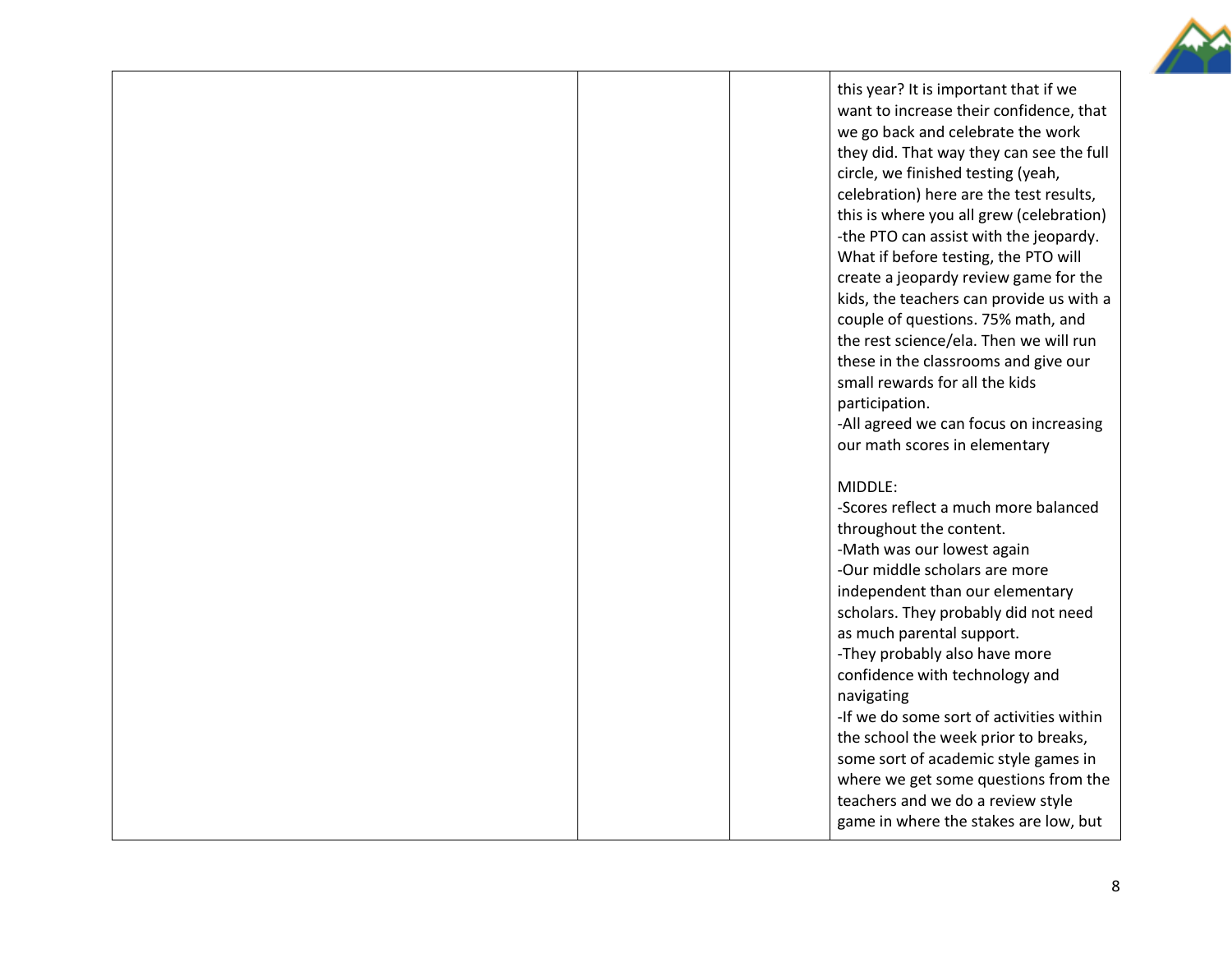

|                                                              |            |    | they are working on thinking about and<br>reviewing the content learned. If we do<br>that then we will have the opportunity<br>to reach those students, we typically<br>don't and everyone will benefit from<br>the review.<br>-We will need to ensure that we make<br>equitable groups<br>-Maybe we mix up 6-8 <sup>th</sup> and there are<br>mixed age level teams that will have to<br>support each other in answering the<br>questions. It would allow for team<br>building and sharing of knowledge |
|--------------------------------------------------------------|------------|----|----------------------------------------------------------------------------------------------------------------------------------------------------------------------------------------------------------------------------------------------------------------------------------------------------------------------------------------------------------------------------------------------------------------------------------------------------------------------------------------------------------|
| continued data review, continued talk about possible targets | 10/01/2021 | 11 | Recap of previous meeting. Reviewed<br>the data once again, decided to<br>continue to support with math for<br>elementary as well as middle school<br>scholars.<br>-How do we provide them more<br>support in math, at our event nights,<br>we do tend to see the same people<br>which means we are missing the same<br>people.<br>-Does sending resources home help<br>parents to does it just give you all more                                                                                        |
|                                                              |            |    | paper to look at?<br>-Helps, would like more information as<br>to how to read scores from MAP/SBAC<br>to understand the scores better. And                                                                                                                                                                                                                                                                                                                                                               |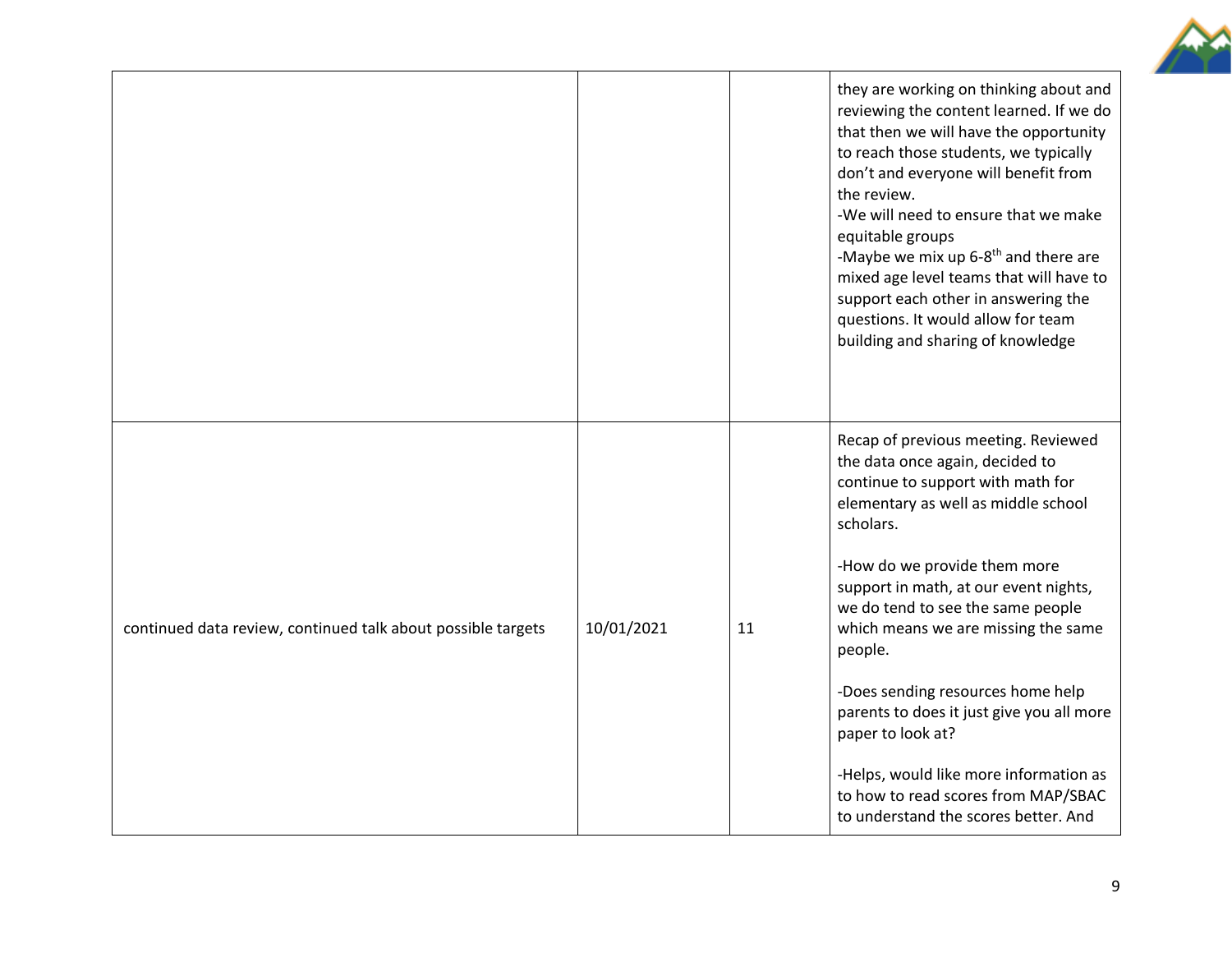

|                         |          | what we can do at home to continue<br>support our child/ren.     |
|-------------------------|----------|------------------------------------------------------------------|
|                         |          | Discussion about targets                                         |
| Review of work and plan | 10/22/21 | Discussed the progress, overall work,<br>and conclusion of plan. |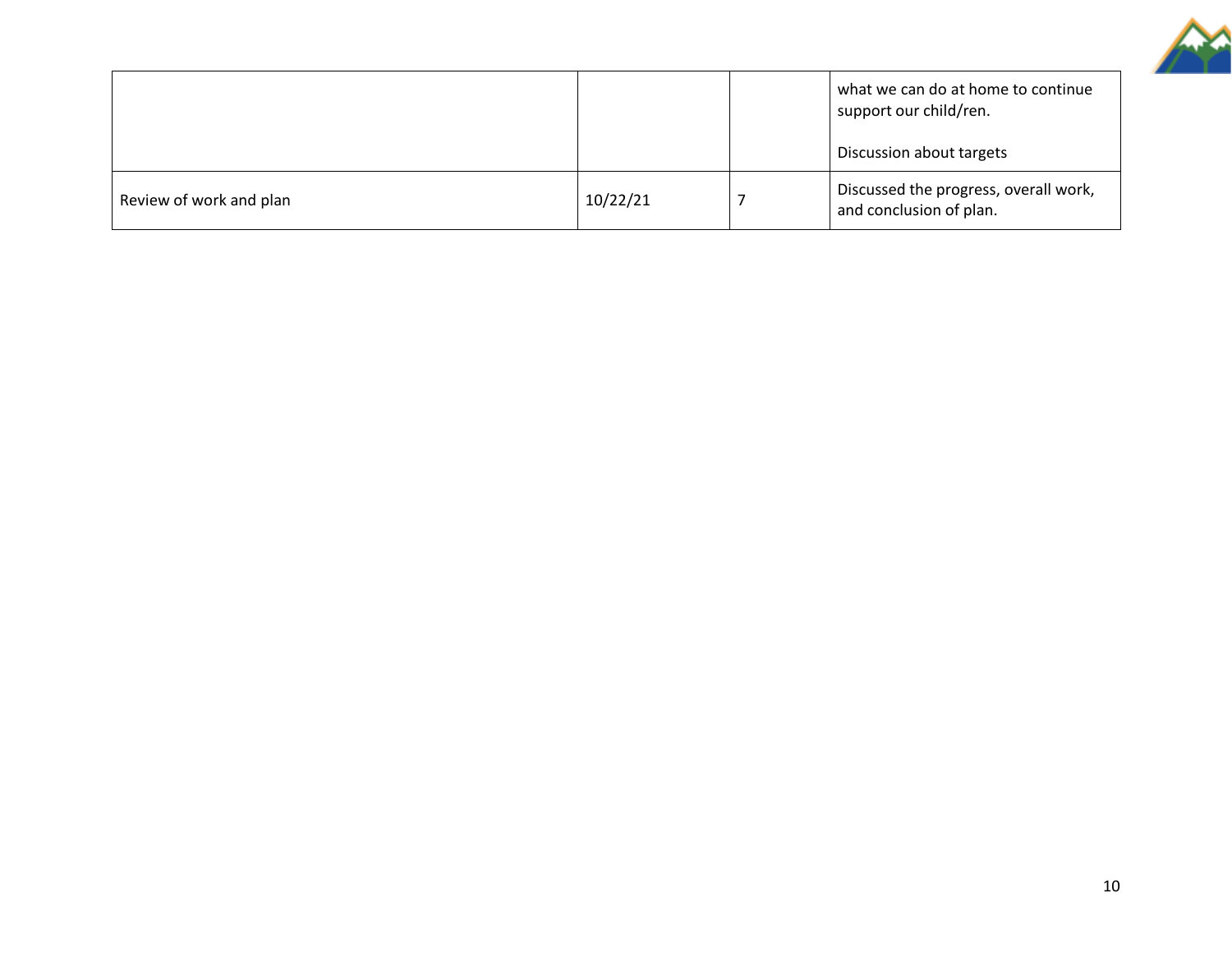

# **School Goals**

*The school goals were developed over a series of five events and included opportunities for teachers, parents, and students to share their experience and ideas for improvement. The tables on the following pages capture key aspects of the process the CI team engaged in during the creation of this plan.* 

## **Inquiry Area 1 - Student Success**

### **Part A**

| <b>Student Success</b>                |                                                                                                                                                                                                                                                                                          |                                      |                                           |
|---------------------------------------|------------------------------------------------------------------------------------------------------------------------------------------------------------------------------------------------------------------------------------------------------------------------------------------|--------------------------------------|-------------------------------------------|
|                                       | <b>Student Performance</b>                                                                                                                                                                                                                                                               | <b>Social and Emotional Learning</b> | <b>Access to Rigorous Texts and Tasks</b> |
| Data<br><b>Reviewed</b>               | 09/10/2021                                                                                                                                                                                                                                                                               | 09/10/2021                           | 09/14/2021                                |
| Problem<br><b>Statement</b>           | Our scholars are underperforming in mathematics                                                                                                                                                                                                                                          |                                      |                                           |
| <b>Critical Root</b><br><b>Causes</b> | Pandemic, distance learners (younger) dependent on parents who may have not been available, younger scholars are less<br>independent and need teacher support, math is taught differently than what parents feel comfortable to support/teach at<br>home. Learning loss due to pandemic. |                                      |                                           |

### **Part B**

| <b>Student Success</b>                                                                                                            |                                                                   |  |  |
|-----------------------------------------------------------------------------------------------------------------------------------|-------------------------------------------------------------------|--|--|
| <b>School Goal:</b><br>$\mid$ By the next state math exam, increase the proficiency by 5% with our 3-8 <sup>th</sup><br>scholars. | Aligned to Nevada's STIP Goal: Insert after Event 3<br>Ex. Goal 3 |  |  |
| Improvement Strategy:                                                                                                             |                                                                   |  |  |

To increase the amount instruction with paraprofessional push-in support to math classes grades 3-8

### **Evidence Level:**

3-Promising: Rational: It is going to allow for consistent collaboration between general education teacher and paraprofessional to target math needs.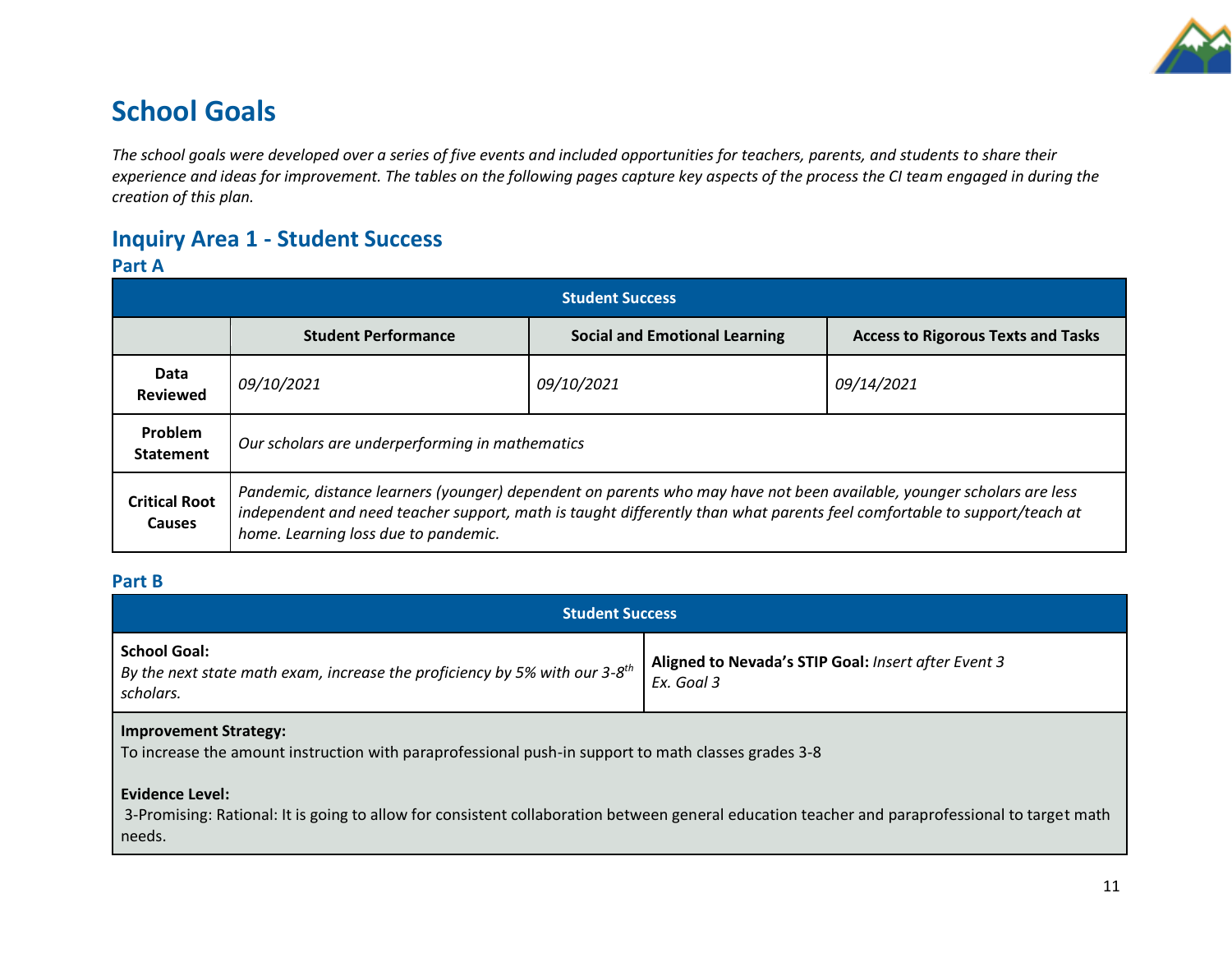

### **Intended Outcomes:**

Scholars who receive additional weekly math support should increase math proficiency as a result, which in turn, should increase their proficiency at the end of the year.

### **Action Steps:**

*Ex.*

- *Create a schedule*
- *Ensure equity in times for all teachers*
- *Ensure collaboration time between gen ed and paraprofessional*
- Utilize progress monitoring tools
- Safeguard math push-in support time

#### **Resources Needed:**

● Training on Evidence Based Practices (EBP) to support Gen Ed teachers

### **Challenges to Tackle:**

- Securing the paraprofessionals time within each grade band
- Adjusting to working with a multitude of teachers
- What if the needs are increased in one class versus another, how to justify while ensuring equitable practices

### **Improvement Strategy:**

**Evidence Level**

**Action Steps:** 

 $\bullet$ 

**Resources Needed:** 

●

**Challenges to Tackle:** 

 $\bullet$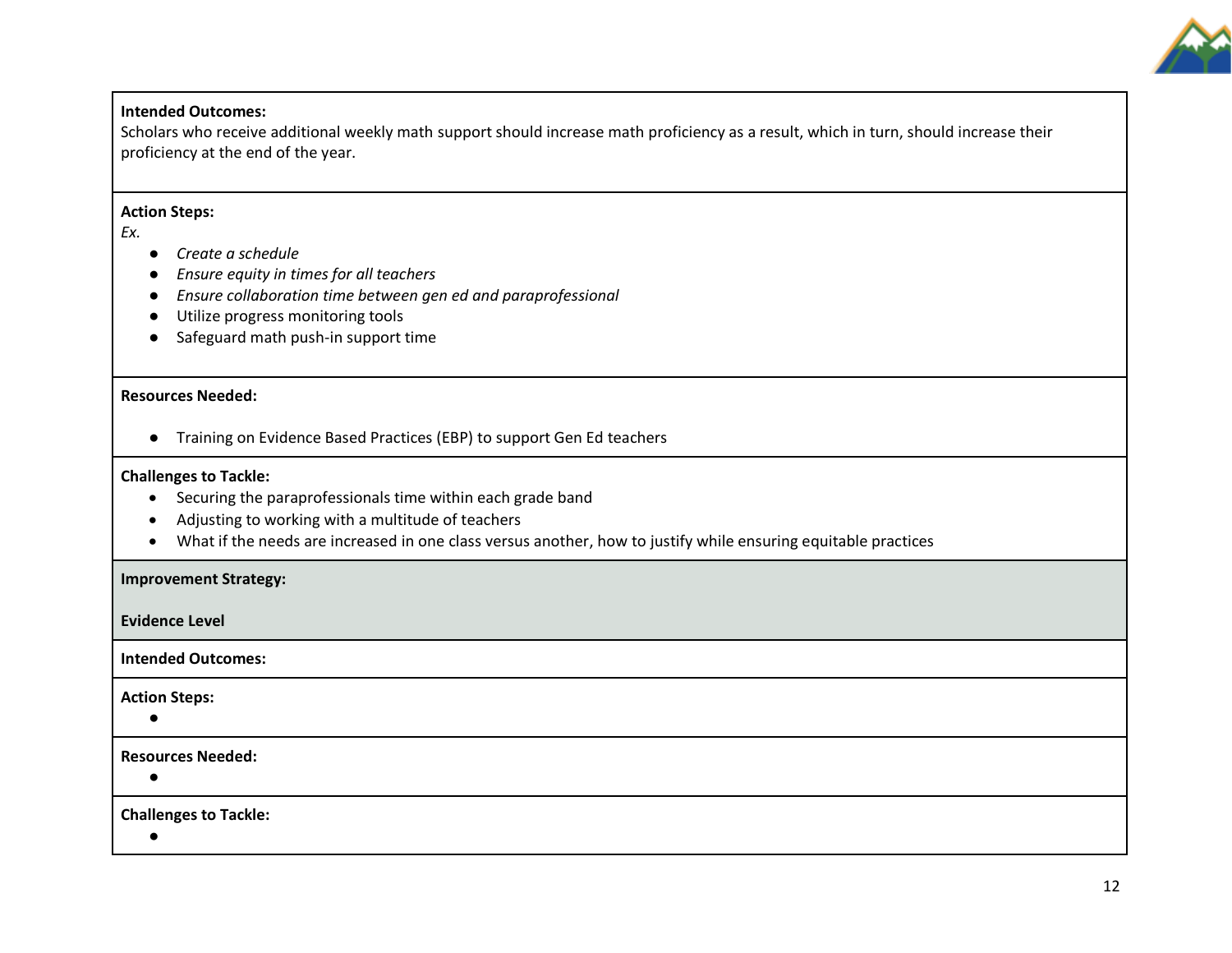

**Equity Supports. What, specifically, will we do to support the following student groups around this goal?**

English Learners: We use our *WIDA training and scores to understand where our scholars can perform and what to expect based on their WIDA level for class work/performance.* 

Foster/Homeless: Liaison to attend all state trainings to relay information to necessary staff members.

Free and Reduced Lunch: Track FRL based on the forms to determine need.

Migrant: Liaison to attend all state trainings to relay information to necessary staff members

Racial/Ethnic Minorities: Liaison to attend all state trainings to relay information to necessary staff members

Students with IEPs: Special education coordinator and instructional aide to monitor and ensure IEPs are being implemented as written.

## **Inquiry Area 2 - Adult Learning Culture Part A**

## **Adult Learning Culture Instructional Practice Instructional Leadership Systems and Structures that Support Continuous Improvement Data Reviewed** 9/10, 10/01 9/10, 10/01 9/10, 10/01 9/10, 10/01 **Problem Statement** To give our teachers more professional development on effective math teaching strategies. **Critical Root Causes** Feel stronger teaching ELA than math, their PD focus has been on another core content area other than math, pandemic toll on teachers trying to support their scholars needs (those in class, online, back-forth) and sometimes that meant you focused on their social emotional needs more than their academics, it was trauma-based teaching and still is.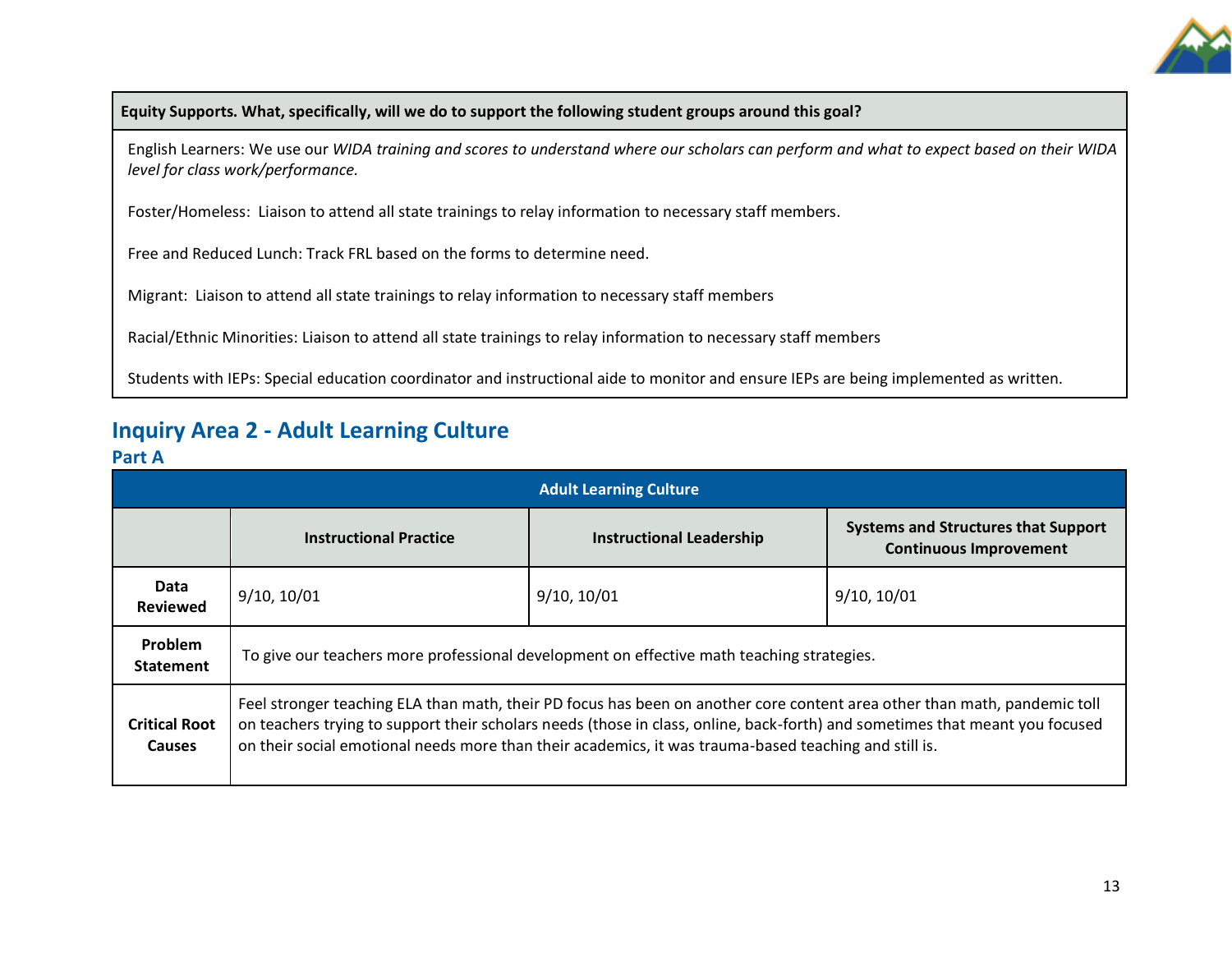

## **Part B**

| <b>Adult Learning Culture</b>                                                                                                                                                                                                                                                                                             |                         |  |  |
|---------------------------------------------------------------------------------------------------------------------------------------------------------------------------------------------------------------------------------------------------------------------------------------------------------------------------|-------------------------|--|--|
| <b>School Goal:</b><br>Productive Math Struggle teacher lead professional development all year<br>for staff.                                                                                                                                                                                                              | <b>STIP Connection:</b> |  |  |
| <b>Improvement Strategy:</b><br>If we give our teachers more time to develop and expand their math tool kit, this should, in turn, support their confidence and ability to<br>develop and implement effective lesson plans to reach the diverse needs of the students.                                                    |                         |  |  |
| <b>Evidence Level:</b><br>Strong: If we give our teacher what they need, the outcome will be stronger.                                                                                                                                                                                                                    |                         |  |  |
| <b>Intended Outcomes:</b><br>To give our teachers the time and space to reflect and learn more about effective math practices so that translates to their scholars.                                                                                                                                                       |                         |  |  |
| <b>Action Steps:</b><br>Productive Math Struggle Training<br>$\bullet$<br>Develop a productive math struggle cohort within the school<br>$\bullet$<br>Develop a schedule for cohort to meet<br>$\bullet$<br>Develop and create math PDs<br>Provide math PDs to staff<br>Seek more relevant trainings as determined by PDs |                         |  |  |
| <b>Resources Needed:</b><br>Time to attend additional off-site PDs<br>$\bullet$<br>Funding to attend PDs<br>Funding to provide the instructional resources to all staff<br>$\bullet$                                                                                                                                      |                         |  |  |
| <b>Challenges to Tackle:</b><br>Change in teaching philosophy and implementation may result in challenges by families (as it is new)<br>Challenge to educate the community about this new philosophy<br>$\bullet$                                                                                                         |                         |  |  |

● Changing scholar's mindset to accept new philosophy (style of teaching)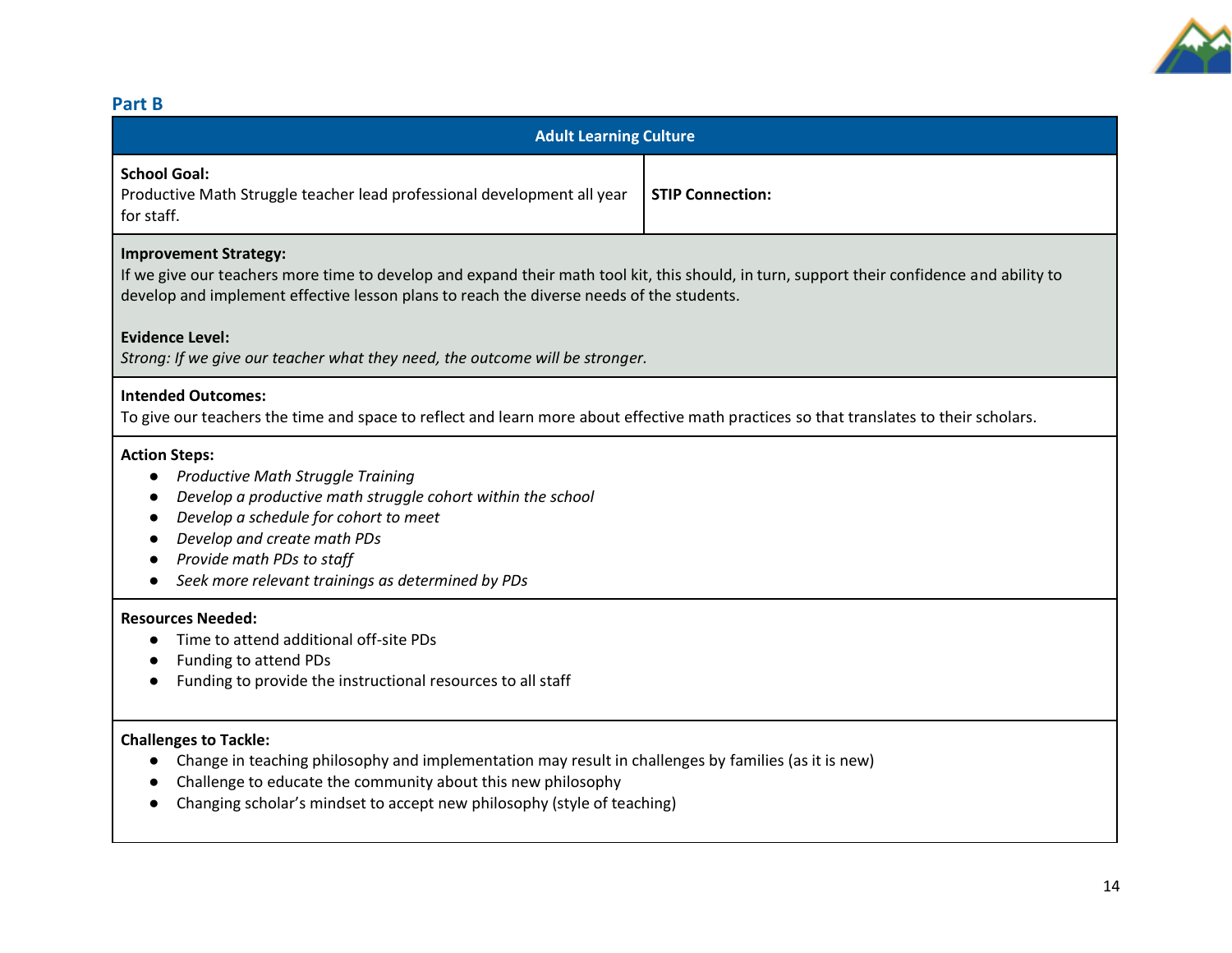

### **Improvement Strategy:**

**Evidence Level**

**Intended Outcomes:** 

**Action Steps:** 

**Resources Needed:** 

**Challenges to Tackle:** 

**Equity Supports. What, specifically, will we do to support the following student groups around this goal?**

English Learners: We use our *WIDA training and scores to understand where our scholars can perform and what to expect based on their WIDA level for class work/performance.* 

Foster/Homeless: Liaison to attend all state trainings to relay information to necessary staff members.

Free and Reduced Lunch: Track FRL based on the forms to determine need.

Migrant: Liaison to attend all state trainings to relay information to necessary staff members

Racial/Ethnic Minorities: Liaison to attend all state trainings to relay information to necessary staff members

Students with IEPs: Special education coordinator and instructional aide to monitor and ensure IEPs are being implemented as written.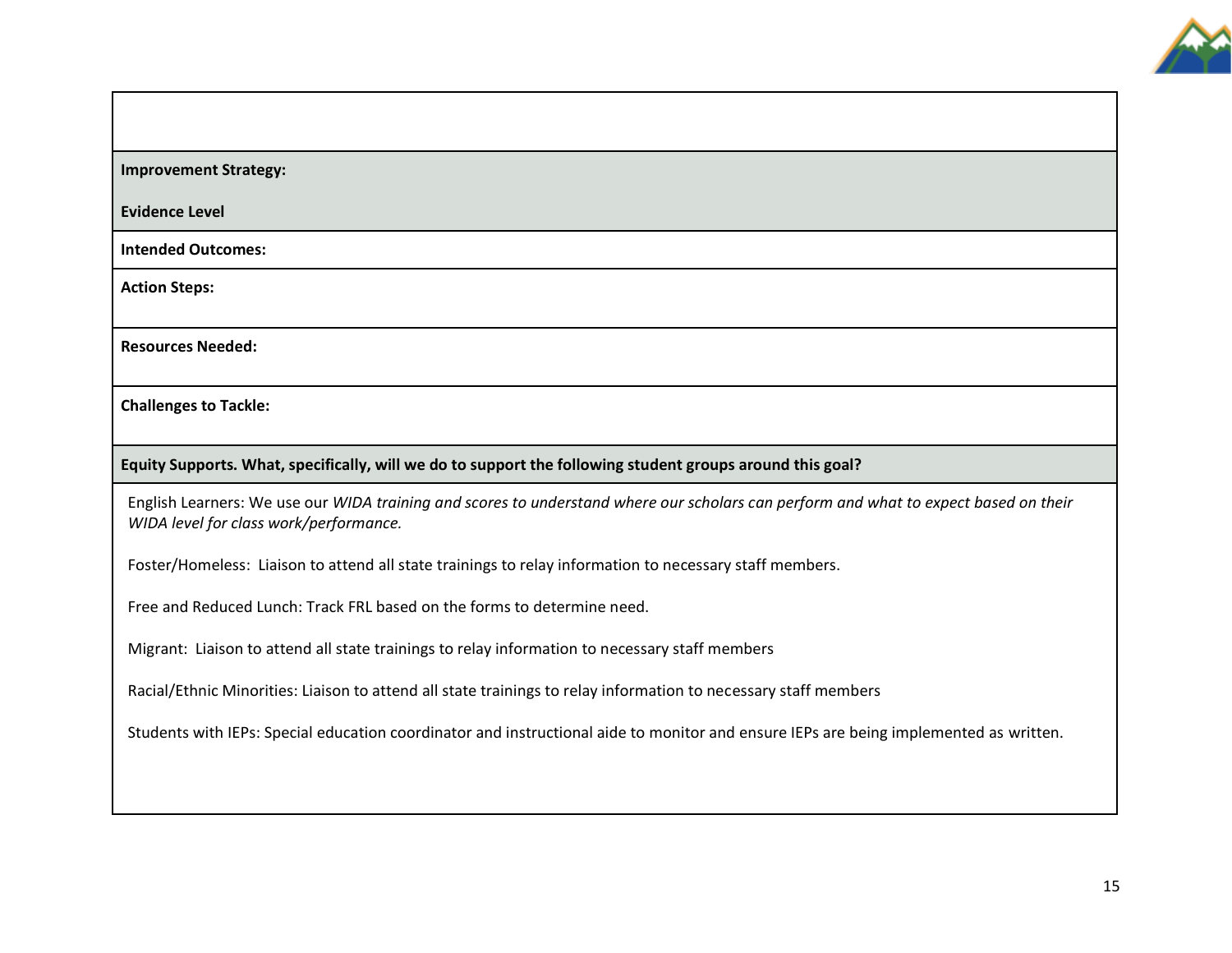

## **Inquiry Area 3 - Connectedness**

### **Part A**

| <b>Connectedness</b>                  |                                                                                                                     |              |                                          |  |
|---------------------------------------|---------------------------------------------------------------------------------------------------------------------|--------------|------------------------------------------|--|
|                                       | <b>Student</b>                                                                                                      | <b>Staff</b> | <b>Family &amp; Community Engagement</b> |  |
| <b>Data</b><br><b>Reviewed</b>        | 9/10, 10/01                                                                                                         | 9/10, 10/01  | 9/10, 10/01                              |  |
| Problem<br><b>Statement</b>           | Parents would like more information to understand how to support their child/ren based on their MAP/SBAC score data |              |                                          |  |
| <b>Critical Root</b><br><b>Causes</b> | School concern about overwhelming parents with an abundance of information.                                         |              |                                          |  |

### **Part B**

| <b>Connectedness</b>                                                                                                                                                                   |                         |  |  |
|----------------------------------------------------------------------------------------------------------------------------------------------------------------------------------------|-------------------------|--|--|
| <b>School Goal:</b><br>School will work alongside PTO organization in order to establish an<br>increased understanding of parents needs and request for the school to<br>improve upon. | <b>STIP Connection:</b> |  |  |

### **Improvement Strategy:**

Designated staff member/s will attend monthly PTO meetings with the purpose of gathering information of what parents need.

#### **Evidence Level:**

1- Strong*:* With continuous and consistent meetings with our parents, it will deepen our understanding of what our parents need during the stages of the school year and how to best support them.

### **Intended Outcomes:**

With knowledge of parents' needs, the school can better accommodate the needs of our parents, scholars, and community.

### **Action Steps:**

● *Designated staff member to join the PTO meetings of the school.*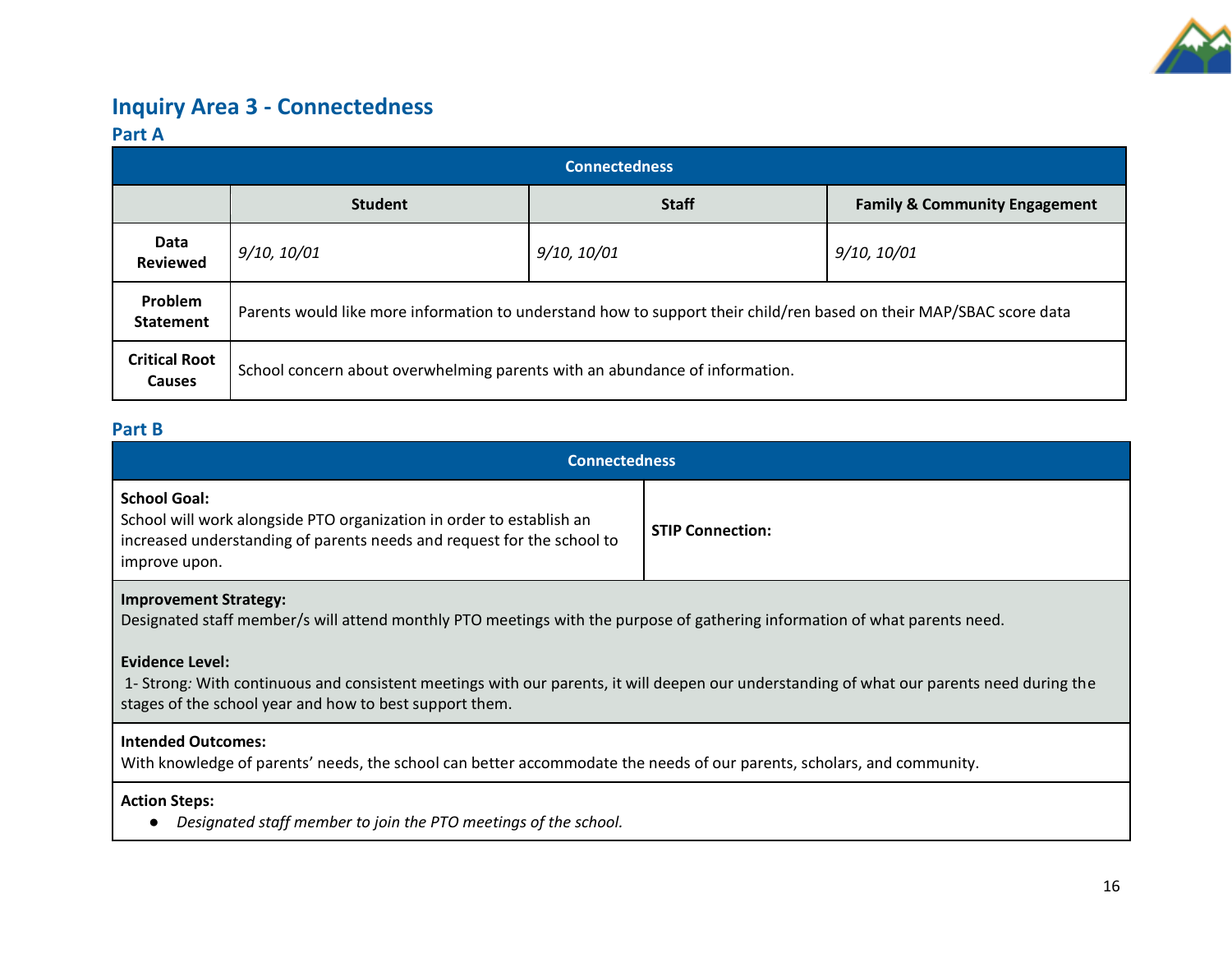

- *The designated staff member would need to attend monthly meetings.*
- *Designated spot for school staff member in the agenda of PTO meetings to hear parent/s needs.*
- *Designated staff member to relay the information to school staff and create the necessary action to meet parent needs.*
- *Designated staff member to take poll of student/s concerns and needs.*

#### **Resources Needed:**

- We would need more parent/s to attend PTO meetings.
- We would need to get more parent/s to feel comfortable to voice their concerns and needs.
- We need to post on Altitude Learning Platform an anonymous poll for scholars to fill out.

### **Challenges to Tackle:**

- How do we get more parents to attend meetings?
- How do we make them feel more comfortable?
- How do we get the scholars to fill out the poll?

### **Improvement Strategy:**

**Evidence Level**

**Intended Outcomes:** 

**Action Steps:** 

 $\bullet$ 

**Resources Needed:** 

●

**Challenges to Tackle:** 

 $\bullet$ 

**Equity Supports. What, specifically, will we do to support the following student groups around this goal?**

English Learners: We use our *WIDA training and scores to understand where our scholars can perform and what to expect based on their WIDA level for class work/performance.* 

Foster/Homeless: Liaison to attend all state trainings to relay information to necessary staff members.